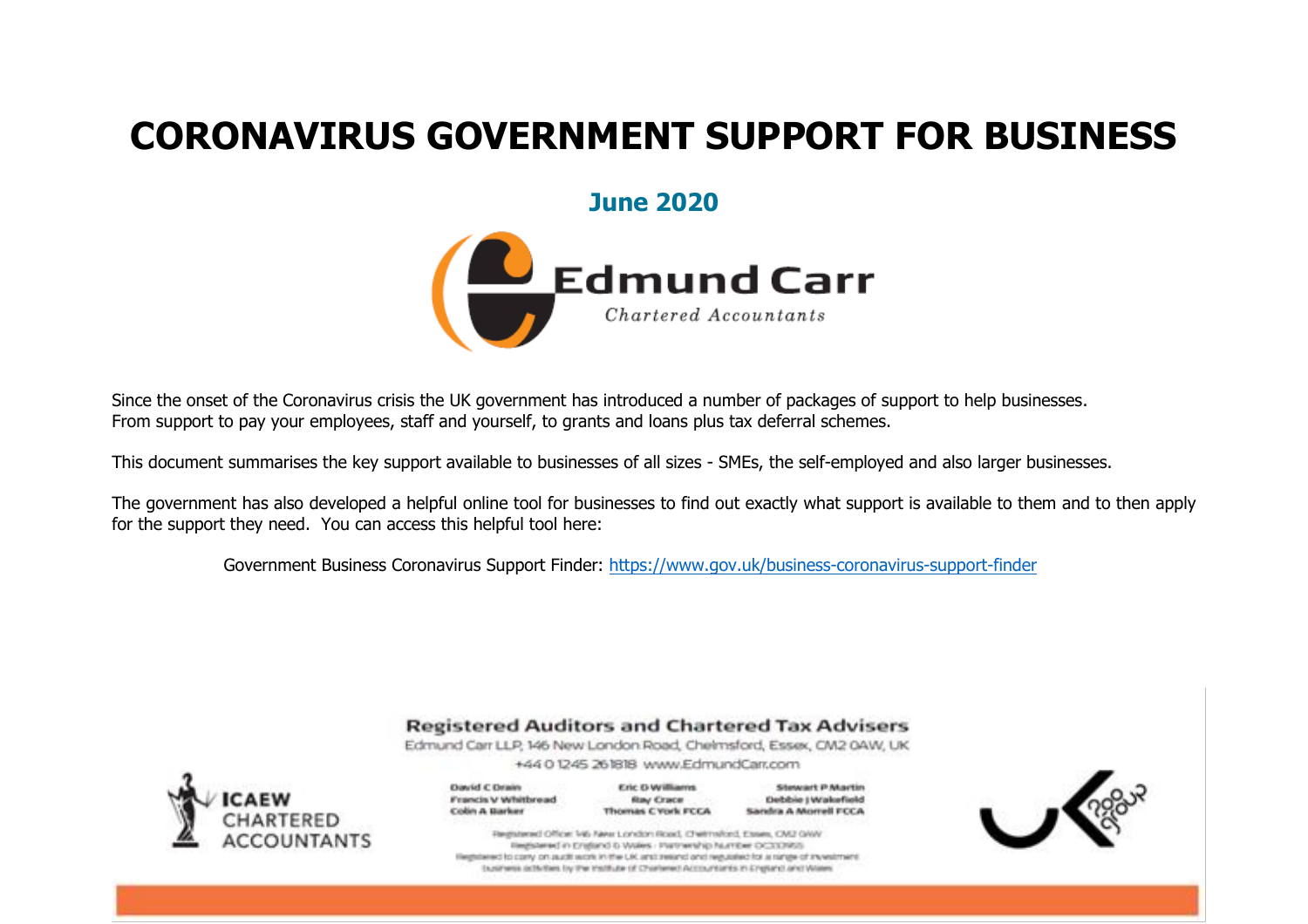

| Support to pay your employees / staff / yourself                                                                                                                                                                                    |                                                                                                                                                                                                                                                                                                           |
|-------------------------------------------------------------------------------------------------------------------------------------------------------------------------------------------------------------------------------------|-----------------------------------------------------------------------------------------------------------------------------------------------------------------------------------------------------------------------------------------------------------------------------------------------------------|
| <b>Coronavirus Job Retention Scheme (CJRS) - Furloughing</b><br>workers                                                                                                                                                             | On 29th May the Chancellor announced some changes to the CJRS.<br>From 30 <sup>th</sup> June the existing CJRS scheme will be closed and<br>replaced by a new flexible scheme from 1 <sup>st</sup> July, allowing workers                                                                                 |
| If you are an employer with a PAYE scheme, you should be able to access<br>support to continue paying part of your employees' salary instead of laying<br>them off.                                                                 | to work part-time and a claim to be made for non-working days.<br>This means that workers must be furloughed by no later than<br>10 <sup>th</sup> June in order to make a valid claim under the existing scheme.<br>The maximum number of people being furloughed pre 30 June is the                      |
| This applies to employees who have been asked to stop working because<br>of coronavirus, but are being kept on the payroll. They are known as<br>'furloughed workers'. HMRC will pay 80% of their wages, up to £2,500 per<br>month. | maximum after 1 July.<br><b>From August onwards, employers will be required to fund</b><br>employer's NIC and pensions costs of furloughed wages<br>(approximately 5% of the current grant).<br>In September the CJRS grant will reduce to 70% of wages, with<br>employers required to pay the other 10%. |
| Check if you are eligible for the Coronavirus Job Retention Scheme                                                                                                                                                                  | • In October the CJRS will reduce to 60% of wages, with employers<br>required to pay the other 20%.<br>The overall scheme will run until 31 <sup>st</sup> October 2020.                                                                                                                                   |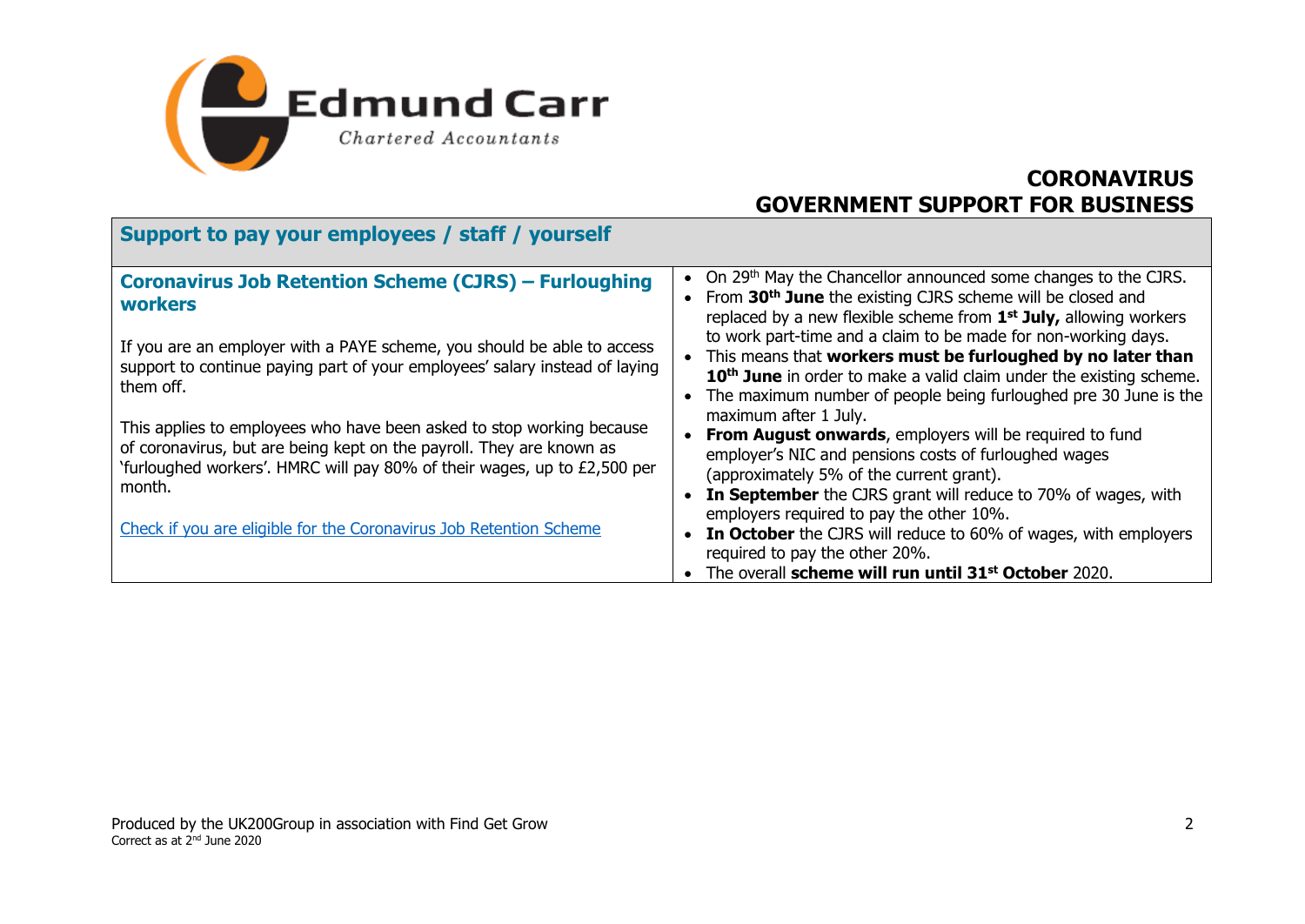

| <b>Statutory Sick Pay rebate</b>                                                                                                                                                                                               | Employers must maintain records of staff absences and payments<br>$\bullet$<br>for SSP. Employees will not have to provide a GP fit note. |
|--------------------------------------------------------------------------------------------------------------------------------------------------------------------------------------------------------------------------------|-------------------------------------------------------------------------------------------------------------------------------------------|
| Employers can reclaim Statutory Sick Pay (SSP) paid for sickness absence<br>due to COVID-19. This scheme will cover up to 2 weeks of SSP for every<br>eligible employee.                                                       |                                                                                                                                           |
| You are eligible if your business meets both of the following requirements.<br>Your business is:<br>UK based<br>$\bullet$<br>small or medium-sized and employs fewer than 250 employees as<br>$\bullet$<br>of 28 February 2020 |                                                                                                                                           |
| Claim back Statutory Sick Pay paid to employees due to coronavirus<br>$(COVID-19)$                                                                                                                                             |                                                                                                                                           |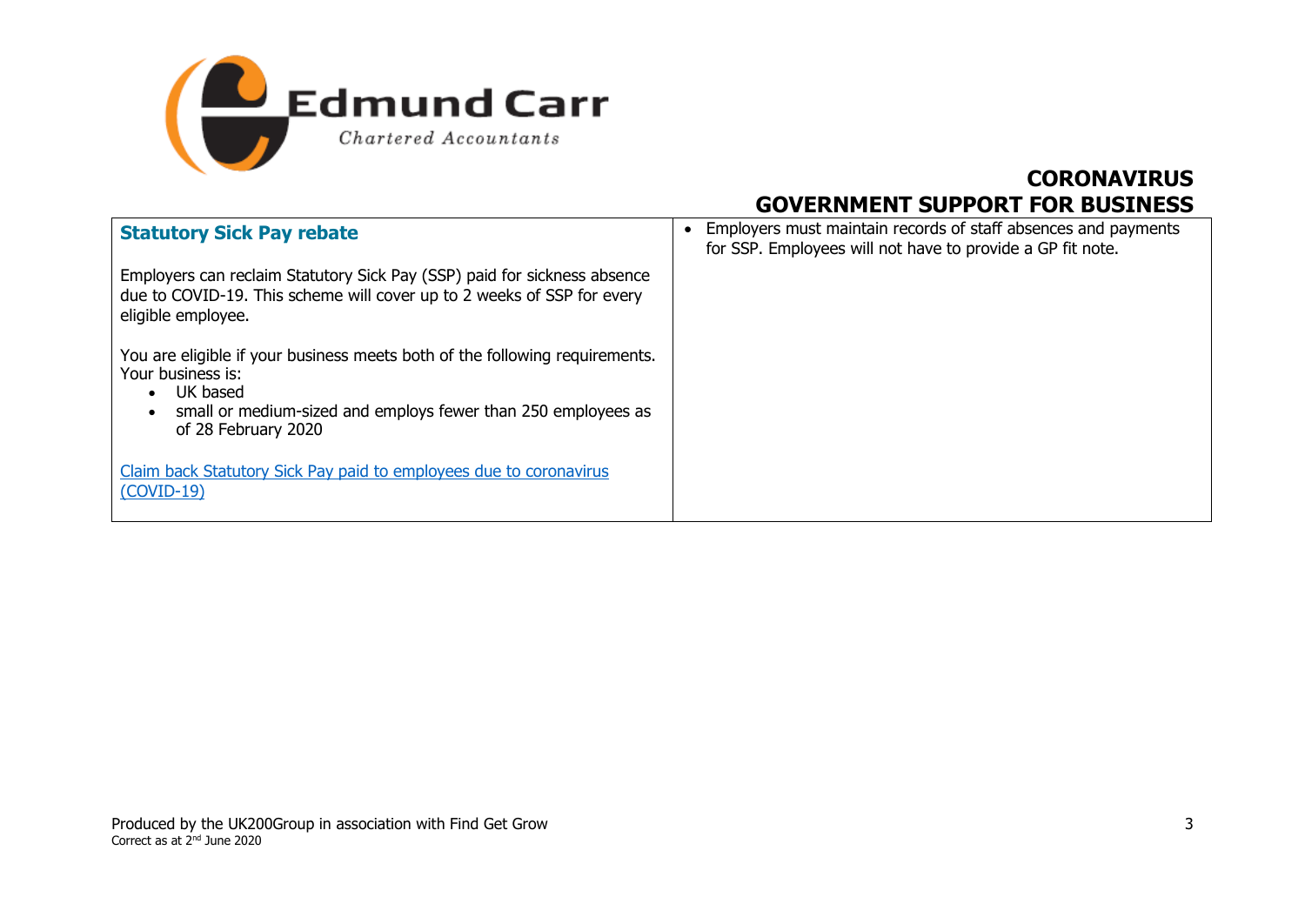

| <b>Self-Employment Income Support Scheme (SEISS)</b><br>If you are self-employed (either as an individual or in a partnership), you<br>could claim a taxable grant worth 80% of your trading profits up to a<br>maximum of £2,500 per month, for 3 months covering March to May 2020.<br>This was extended and amended by the Chancellor on 20 <sup>th</sup> May (see notes<br>to the right). Eligibility criteria are unaltered.                                                                                                                                                                                                                                       | On 29th May the Chancellor announced some changes to the SEISS.<br><b>SEISS has been extended</b> for a further 3-months ( $1st$ June to $31st$<br>August).<br>The grant rate has been reduced to 70% of income or a maximum<br>of £6,750.<br>Please note that SEISS is only available to the self-employed.<br>Limited company directors are not considered self-<br>employed. |
|-------------------------------------------------------------------------------------------------------------------------------------------------------------------------------------------------------------------------------------------------------------------------------------------------------------------------------------------------------------------------------------------------------------------------------------------------------------------------------------------------------------------------------------------------------------------------------------------------------------------------------------------------------------------------|---------------------------------------------------------------------------------------------------------------------------------------------------------------------------------------------------------------------------------------------------------------------------------------------------------------------------------------------------------------------------------|
| You may be eligible for this scheme if:<br>you've lost profits due to coronavirus<br>you've submitted your Self Assessment tax return for 2018 to 2019<br>tax year<br>you traded in 2019 to 2020 tax year<br>you are trading when you apply, or would be except for<br>coronavirus<br>you intend to continue trading in 2020 to 2021 tax year<br>your trading profits have been no more than £50,000 for either<br>$\bullet$<br>2018 to 2019 tax year, or as an average of last 3 financial years<br>your trading profits have been more than half of your total income<br>$\bullet$<br>for either 2018 to 2019 tax year, or as an average of last 3<br>financial years | If you are not eligible for Self-Employment Income Support Scheme,<br>you may be eligible for Universal Credit or Employment and Support<br><b>Allowance</b>                                                                                                                                                                                                                    |
| Trading profits do not include dividends paid from your own company to<br>yourself.<br>Claim a grant through the Self-Employment Income Support Scheme                                                                                                                                                                                                                                                                                                                                                                                                                                                                                                                  |                                                                                                                                                                                                                                                                                                                                                                                 |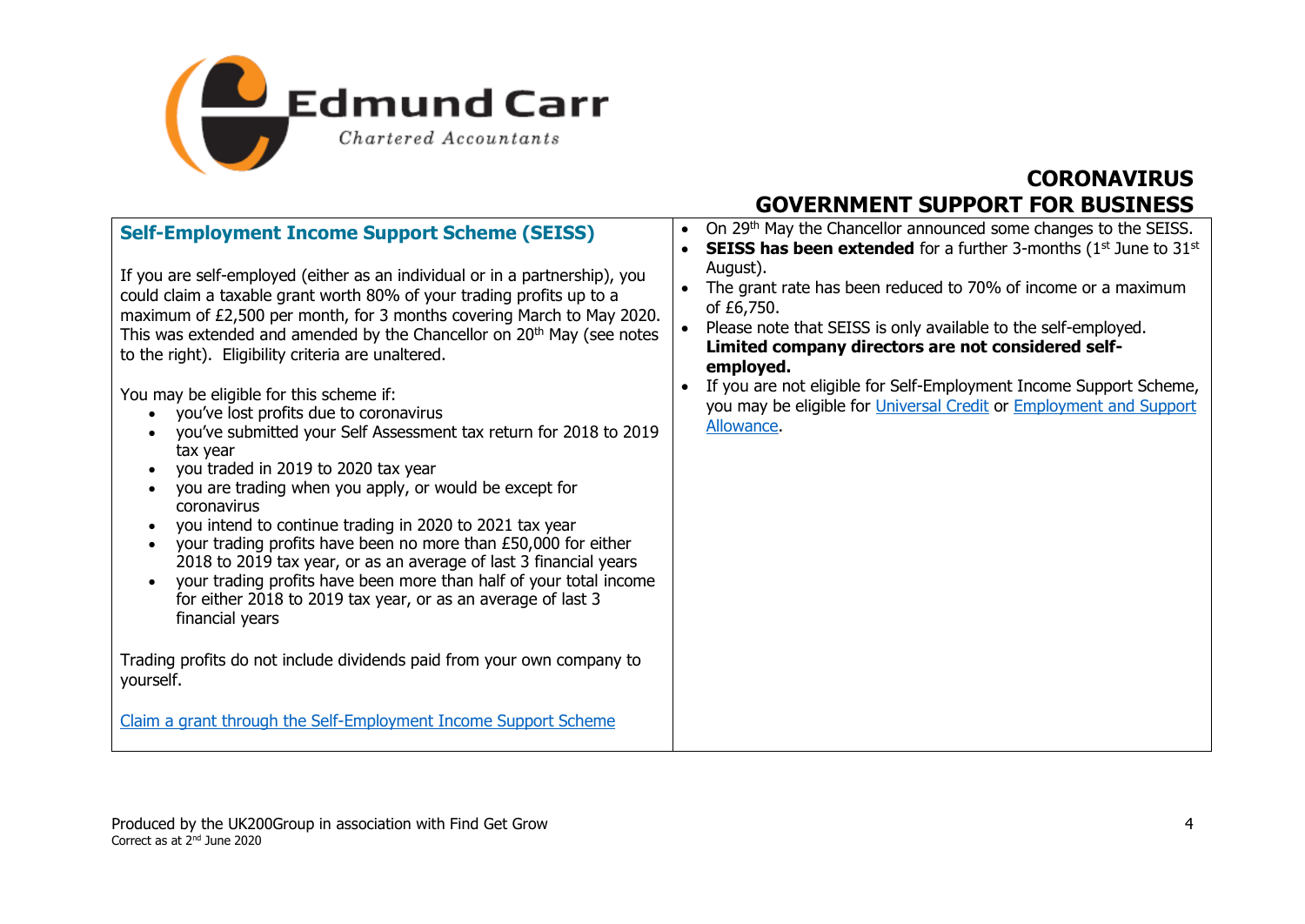

| Support with payment of taxes / rates                                                                                                                                                                                                                                                                                                                                                                                       |                                                                                                                                                                                                                                                                                                                                                                                                                                                                                                                                                                                                                                                                                                           |
|-----------------------------------------------------------------------------------------------------------------------------------------------------------------------------------------------------------------------------------------------------------------------------------------------------------------------------------------------------------------------------------------------------------------------------|-----------------------------------------------------------------------------------------------------------------------------------------------------------------------------------------------------------------------------------------------------------------------------------------------------------------------------------------------------------------------------------------------------------------------------------------------------------------------------------------------------------------------------------------------------------------------------------------------------------------------------------------------------------------------------------------------------------|
| <b>Deferring VAT</b><br>If you're a UK VAT registered business and have a VAT payment due<br>between 20 March 2020 and 30 June 2020, you have the option to defer<br>payment until 31 March 2021.<br>Check if you are eligible to defer your VAT payment                                                                                                                                                                    | What this means is that you can defer the payment of your VAT<br>payment due between 20 <sup>th</sup> March and 20 <sup>th</sup> June 2020.<br>You MUST however submit your VAT return as usual.<br>If you defer the payment, you must pay the VAT due to HMRC by no<br>later than 31 <sup>st</sup> March 2021.<br>You DO NOT need to contact HMRC to exercise this deferment. You<br>will not be chased for payment.<br>This is particularly helpful to businesses needing a cash boost now<br>and can be used to aid your cashflow in the short term.<br>If you normally pay VAT by direct debit and you decide to defer the<br>payment, remember to cancel the direct debit payment with your<br>bank. |
| <b>Deferring Self Assessment payments on account</b><br>If you are due to pay a Self Assessment payment on account by 31 July<br>2020, you can defer payment up until January 2021. You will not be<br>charged any interest or penalties during the deferral period.<br>You do not need to be self-employed to be eligible for the deferment.<br>Check if you are eligible to defer your Self Assessment payment on account | This is an automatic offer. You do not need to apply for the deferral<br>or tell HMRC.<br>If you normally pay by Direct Debit you should contact your bank to<br>cancel your Direct Debit as soon as you can. You do not need to<br>contact HMRC before doing this.<br>The deferment is optional. If you are still able to pay your second<br>payment on 31 July, you should do so.                                                                                                                                                                                                                                                                                                                       |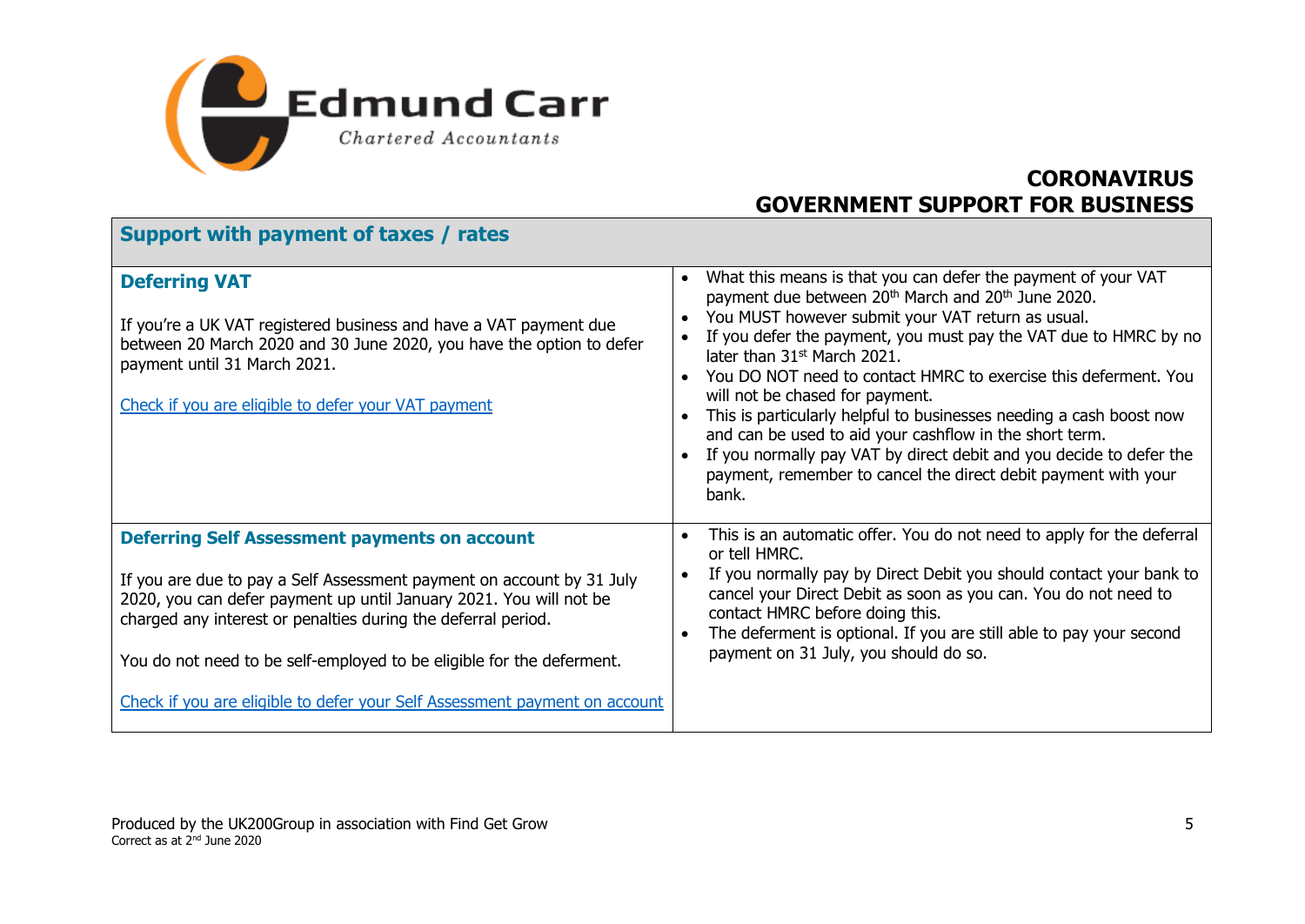

| <b>Support for businesses paying tax: Time To Pay Service</b><br>You may be eligible if you are a UK business that:<br>pays tax to the UK government<br>has outstanding tax liabilities<br>If you cannot pay your tax bill on time                                                            | If you cannot pay your tax bill on time because of coronavirus, you<br>may be able to delay it without penalty using HMRC's Time to Pay<br>service.                                                                          |
|-----------------------------------------------------------------------------------------------------------------------------------------------------------------------------------------------------------------------------------------------------------------------------------------------|------------------------------------------------------------------------------------------------------------------------------------------------------------------------------------------------------------------------------|
| Support for nursery businesses that pay business rates<br>Nurseries in England do not have to pay business rates for the 2020 to<br>2021 tax year. Your council will do this automatically.<br>Check if your nursery is eligible for business rates relief due to coronavirus<br>$(COVID-19)$ | You're eligible if your business is on Ofsted's Early Years Register<br>and provides care and education for children up to 5 years old (early<br>years foundation stage).<br>Local authority-run nurseries are not eligible. |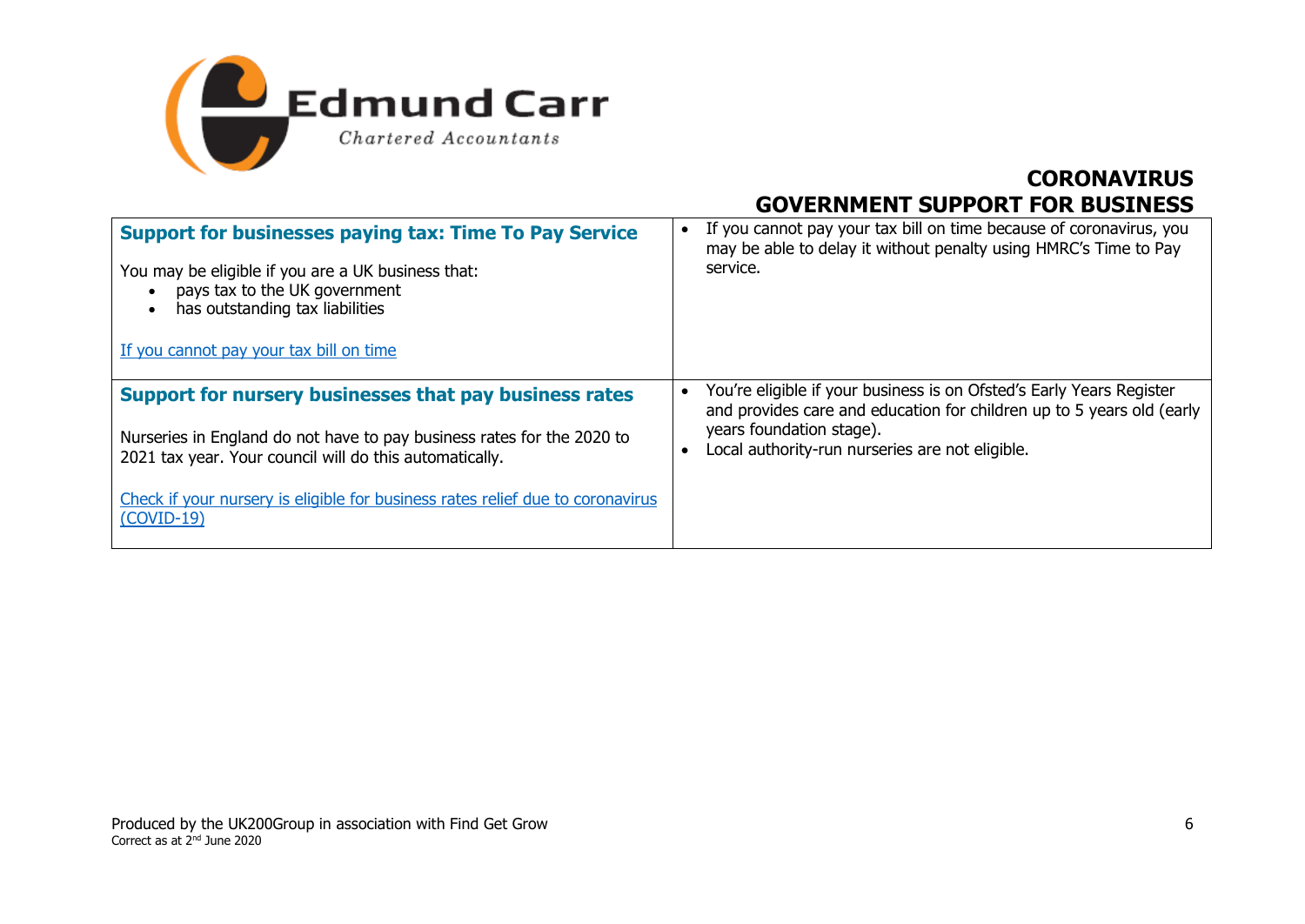

| <b>Business rates holiday for retail, hospitality and leisure</b>                                                                                                                                                                                                                             | You do not need to do anything. If you are eligible, your local<br>council will apply the discount automatically. |
|-----------------------------------------------------------------------------------------------------------------------------------------------------------------------------------------------------------------------------------------------------------------------------------------------|-------------------------------------------------------------------------------------------------------------------|
| Businesses in the retail, hospitality and leisure sectors in England will not<br>have to pay business rates for the 2020 to 2021 tax year.                                                                                                                                                    |                                                                                                                   |
| You're eligible if your property is a:<br>shop<br>restaurant, café, bar or pub<br>cinema or live music venue<br>assembly or leisure property - for example, a sports club, a gym or<br>a spa<br>hospitality property - for example, a hotel, a guest house or self-<br>catering accommodation |                                                                                                                   |
| Check if your retail, hospitality or leisure business is eligible for business<br>rates relief due to coronavirus (COVID-19)                                                                                                                                                                  |                                                                                                                   |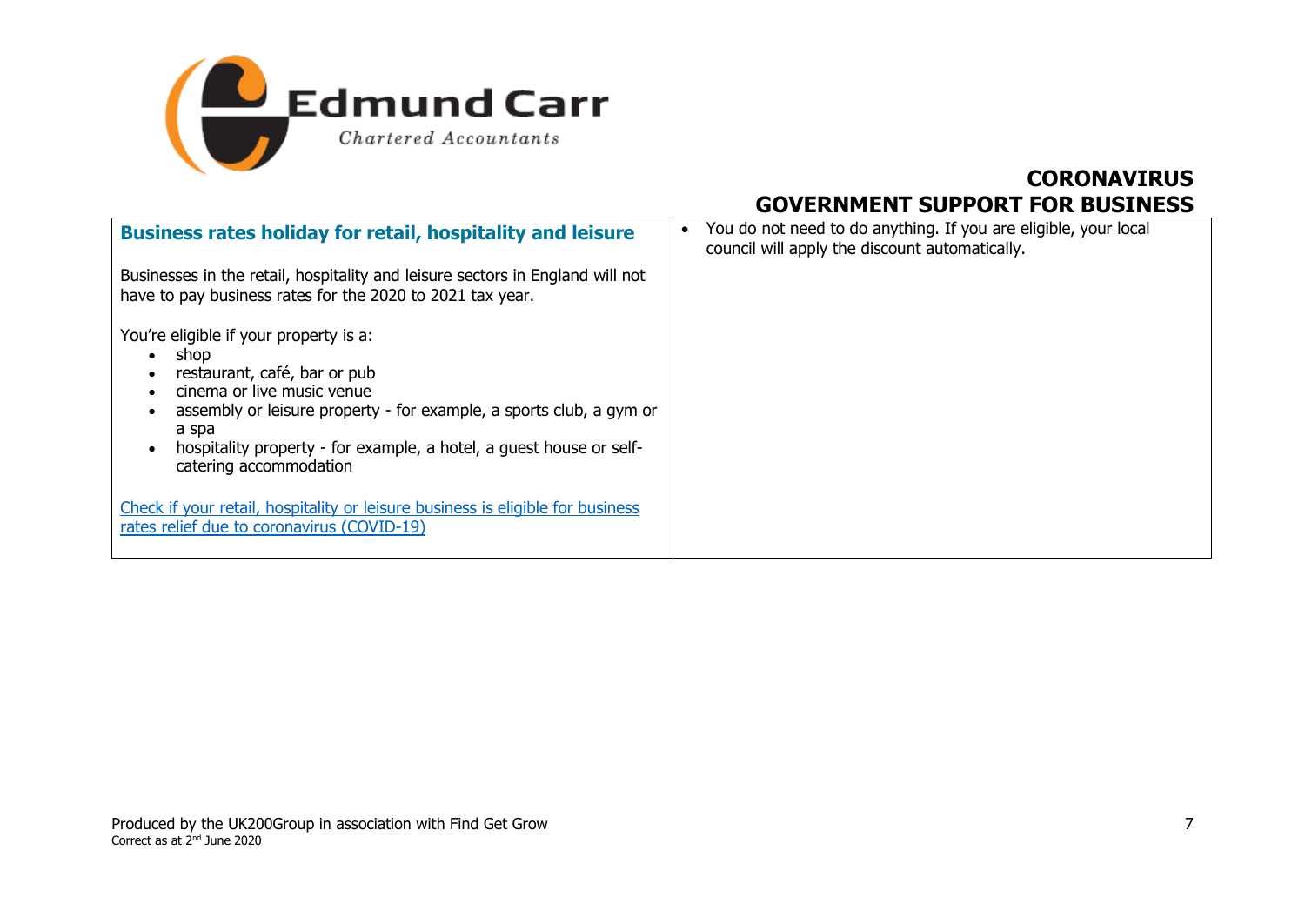

**Access to funds / money – grants and loans**

| $ACcess$ to funds $\mu$ money $-$ grants and ioans                                                                                                                                                                                                                      |                                                                                                                                                                                            |
|-------------------------------------------------------------------------------------------------------------------------------------------------------------------------------------------------------------------------------------------------------------------------|--------------------------------------------------------------------------------------------------------------------------------------------------------------------------------------------|
| <b>Small Business Grant Funding</b><br>You may be eligible for a one-off grant of £10,000 if you are a small<br>business that already pays little or no business rates because of:<br>small business relief (SBBR)<br>rural rate relief (RRR)<br>tapered relief         | These grants were paid out to eligible businesses in late March /<br>early April.<br>Contact your local council if you think you are eligible for a grant but<br>have not yet received it. |
| You are eligible if:<br>your business is based in England<br>in receipt of small business rate relief or rural rate relief as of 11<br>March 2020<br>you are a business that occupies a property<br>Coronavirus: business support grant funding quidance for businesses |                                                                                                                                                                                            |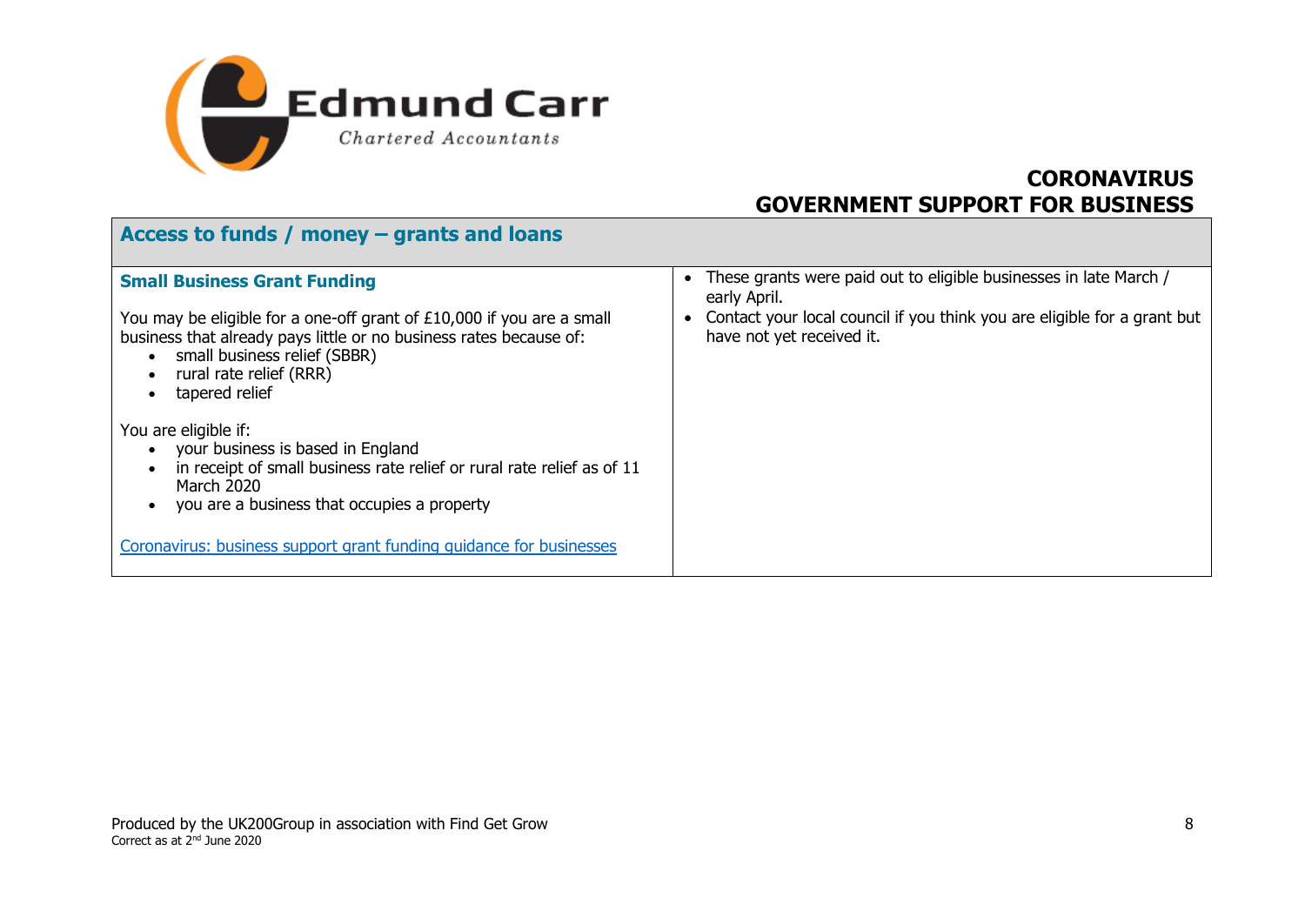

| <b>Coronavirus Business Interruption Loan Scheme</b><br>If you are a small to medium-sized business (SME) you may be able to<br>apply for a temporary loan, overdraft, invoice finance and asset finance of<br>up to £5 million, for up to 6 years.                                                                                                                                                            | Self-employed people are also eligible for Coronavirus Business<br>Interruption Loan Scheme.<br>You may also be eligible for Business Interruption Payment to cover<br>the first 12 months of interest payments and any lender fees. The<br>government will give lenders 80% guarantee on each loan (subject<br>to pre-lender cap on claims). |
|----------------------------------------------------------------------------------------------------------------------------------------------------------------------------------------------------------------------------------------------------------------------------------------------------------------------------------------------------------------------------------------------------------------|-----------------------------------------------------------------------------------------------------------------------------------------------------------------------------------------------------------------------------------------------------------------------------------------------------------------------------------------------|
| You may be eligible for this scheme if you meet all of the following criteria:<br>your business is UK-based, with a turnover of no more than £45<br>million per year<br>you have a borrowing proposal which would be considered viable<br>$\bullet$<br>by the lender, if not for the current pandemic<br>you can self-certify that coronavirus (COVID-19) has adversely<br>$\bullet$<br>impacted your business |                                                                                                                                                                                                                                                                                                                                               |
| Apply for the Coronavirus Business Interruption Loan Scheme                                                                                                                                                                                                                                                                                                                                                    |                                                                                                                                                                                                                                                                                                                                               |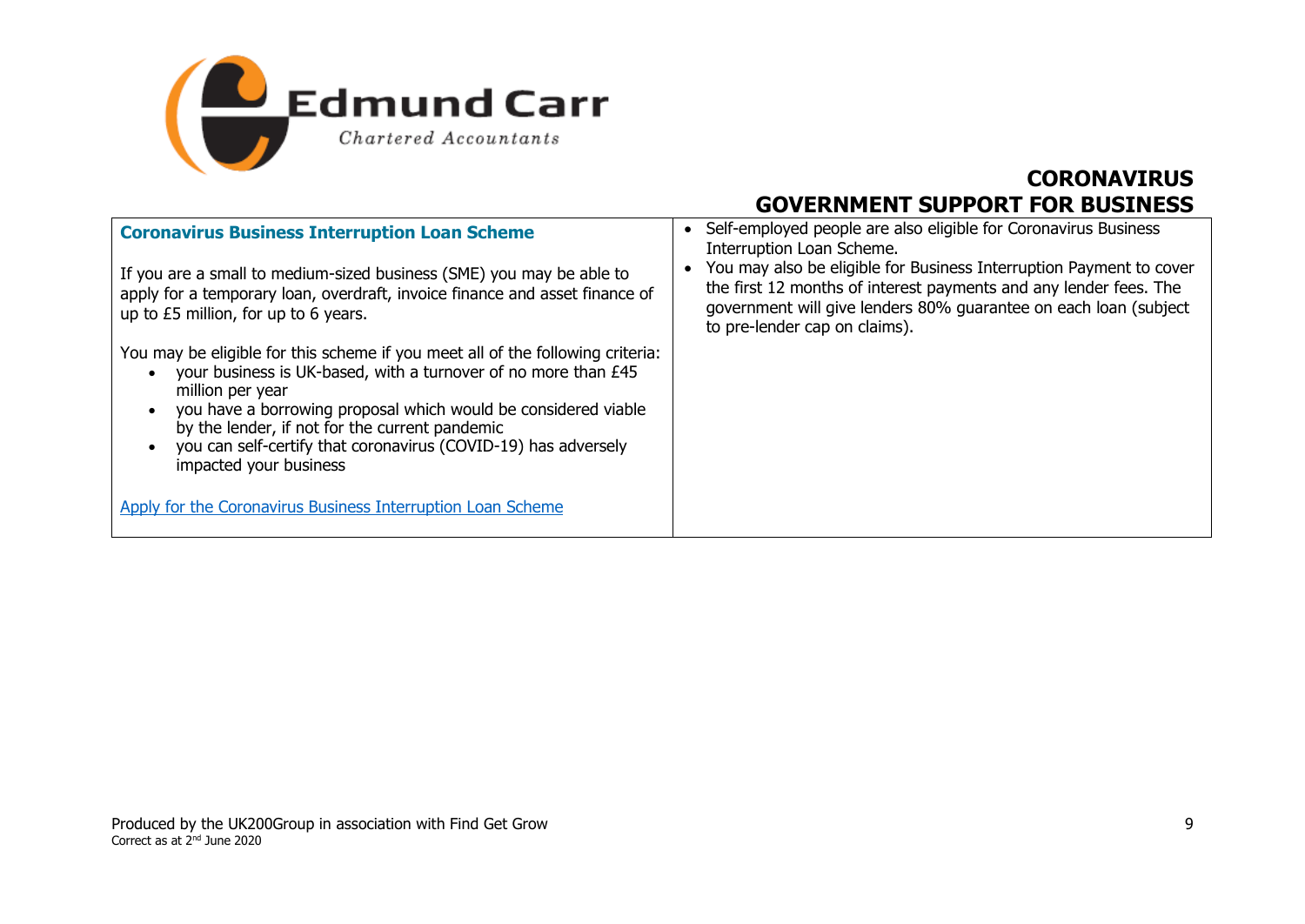

| <b>Coronavirus Large Business Interruption Loan Scheme</b><br>(CLBILS)                                                                                                                                                                                                                                                                                                                                                                                                     | The scheme is delivered through commercial lenders, supported by<br>$\bullet$<br>the Government-backed British Business Bank. Facilities backed by a<br>guarantee under CLBILS are offered at commercial rates of interest. |
|----------------------------------------------------------------------------------------------------------------------------------------------------------------------------------------------------------------------------------------------------------------------------------------------------------------------------------------------------------------------------------------------------------------------------------------------------------------------------|-----------------------------------------------------------------------------------------------------------------------------------------------------------------------------------------------------------------------------|
| The Coronavirus Large Business Interruption Loan Scheme (CLBILS)<br>provides a government guarantee of 80% on each loan, to give banks<br>further confidence in financing businesses impacted by coronavirus.                                                                                                                                                                                                                                                              |                                                                                                                                                                                                                             |
| It allows banks to make loans of:<br>up to £25 million to businesses with an annual turnover of £45<br>million to £250 million<br>up to £50 million to businesses with an annual turnover of over<br>£250 million<br>You can apply for this loan if your business:<br>is UK based<br>has an annual turnover of at least £45 million<br>meets the other British Business Bank eligibility requirements<br>Apply for the Coronavirus Large Business Interruption Loan Scheme |                                                                                                                                                                                                                             |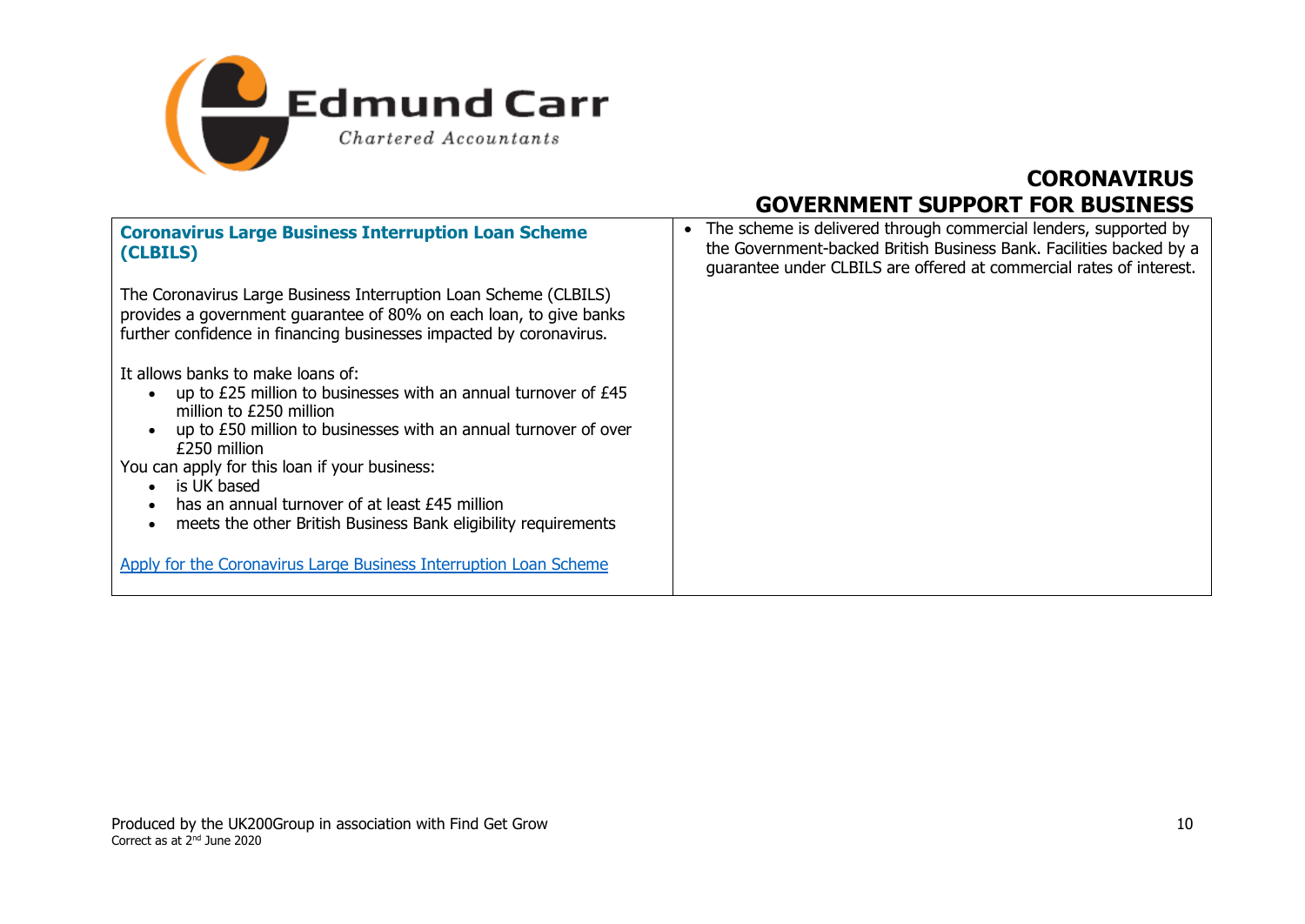

| <b>Coronavirus Bounce Back Loan (CBILS)</b><br>If your small to medium-sized business (SME) is affected by coronavirus,<br>you may be able to borrow between £2,000 and £50,000 through a Bounce<br>Back Loan scheme. | • The government will guarantee 100% of the loan and for the first 12<br>months you will not have to pay any fees or interest, or make<br>repayments.<br>This includes self-employed people. |
|-----------------------------------------------------------------------------------------------------------------------------------------------------------------------------------------------------------------------|----------------------------------------------------------------------------------------------------------------------------------------------------------------------------------------------|
| You may be eligible for this scheme if your business:<br>has been negatively affected by coronavirus<br>was not an 'undertaking in difficulty' on 31 December 2019                                                    |                                                                                                                                                                                              |
| Apply for a Coronavirus Bounce Back loan                                                                                                                                                                              |                                                                                                                                                                                              |

#### **Summary table**

| <b>What</b>                                     | R<br> 2 | Þ<br>$\overline{\mathbf{R}}$<br>$\sqrt{2}$ | $\overline{2}$ | $\frac{1}{N}$<br>$\vert$ 2   | U  <br> | $\frac{1}{6}$<br>$\begin{array}{c c} 2 & 2 \end{array}$ | $\overline{E}$<br>$\begin{array}{ c c c c c c }\n\hline\n2 & 2 & 2 & 2 & 2 \\ 0 & 0 & 0 & 0 & 1\n\end{array}$ | $\overline{c}$ | $\frac{1}{\sqrt{2}}$ | $\left  \frac{\mathbf{E}}{\mathbf{C}} \right $ | $\overline{A}$ | $\mathsf{E}^+$<br>B.<br>$\overline{2}$ | R | Notes                                                                                 |
|-------------------------------------------------|---------|--------------------------------------------|----------------|------------------------------|---------|---------------------------------------------------------|---------------------------------------------------------------------------------------------------------------|----------------|----------------------|------------------------------------------------|----------------|----------------------------------------|---|---------------------------------------------------------------------------------------|
| Support to pay your employees /                 |         |                                            |                | $\Omega$<br>staff / yourself |         |                                                         |                                                                                                               |                |                      |                                                |                |                                        |   |                                                                                       |
| Coronavirus Job Retention Scheme<br>(CJRS)      |         |                                            |                |                              |         |                                                         |                                                                                                               |                |                      |                                                |                |                                        |   | Scheme operating on reduced basis from July 2020. Ends on 31st<br>October.            |
| <b>Statutory Sick Pay Rebate</b>                |         |                                            |                |                              |         |                                                         |                                                                                                               |                |                      |                                                |                |                                        |   | No current end date for scheme.                                                       |
| Self-Employment Income Support<br>Scheme (SEISS |         |                                            |                |                              |         |                                                         |                                                                                                               |                |                      |                                                |                |                                        |   | Scheme initially introduced for 3 months and then extended for a<br>further 3 months. |
| Support with payment of taxes / rates           |         |                                            |                |                              |         |                                                         |                                                                                                               |                |                      |                                                |                |                                        |   |                                                                                       |